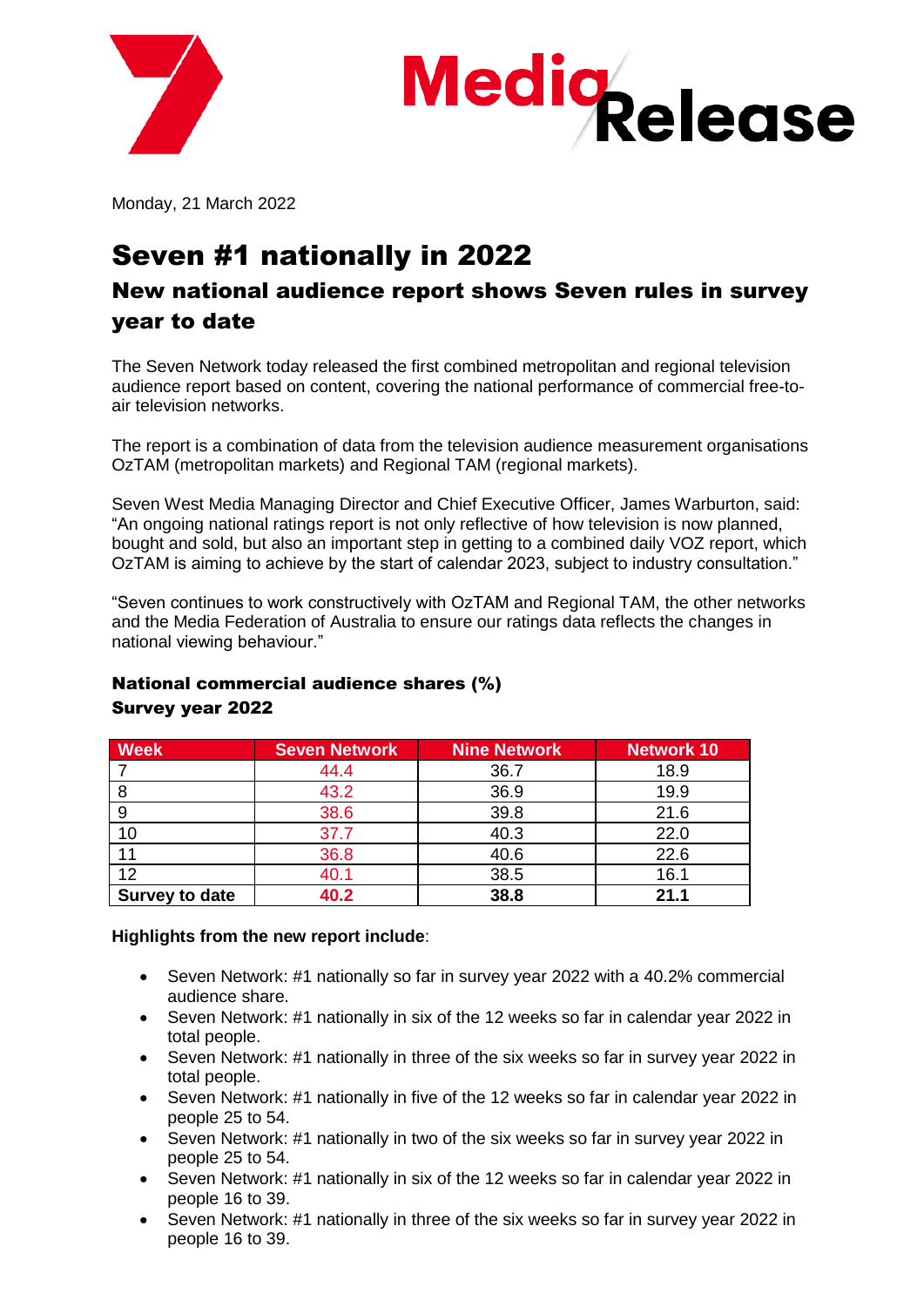

# **Medig**<br>Release

#### **Seven Network's national growth, survey year 2022:**

- Total people Up 2.9%
- 25 to 54s Up 3.0%
- 16 to 39s Up 5.5%
- 7plus Up 40.0%

#### **Seven Network's national growth, calendar year 2022:**

- Total people Up 0.7%
- 25 to 54s Up 0.3%
- 16 to 39s Up 0.6%
- 7plus Up 25.1%

#### **Seven Network's metro growth, survey year 2022:**

- Total people Up 4.0%
- 25 to 54s Up 4.4%
- 16 to 39s Up 6.6%

#### **Seven Network's metro growth, calendar year 2022:**

| $\bullet$ | Total people | Up 1.3% |
|-----------|--------------|---------|
| $\bullet$ | 25 to 54s    | Up 1.2% |

• 16 to 39s Up 1.6%

Mr Warburton said: "The acquisition of Prime Media Group changed the game for Seven, creating a total audience proposition across the country and a simpler and easier solution for clients and agencies.

"Our focus on starting the year better has paid dividends, with the combination of the Winter Olympics, **7NEWS**, **Home and Away**, **Dancing With The Stars: All Stars** and **SAS Australia** giving our advertisers growth in audience and cost efficiency across Seven and 7plus. It should be noted that this growth has come against our competitors' biggest shows and bodes well for our continued success in winning the ratings battle.

"With the return of the AFL and a new season of **The Voice** and **Big Brother** set to launch soon, as well as our continued dominance in news, public affairs and drama, Seven is set for another strong year."

#### **For further information, please contact:**

Rob Sharpe Head of Corporate Communications M: 0437 928 884 E: [rsharpe@seven.com.au](mailto:rsharpe@seven.com.au)

*Source: OzTAM (five city metro) and Regional TAM (combined aggregated markets, Tasmania, WA). Commercial share % based prime time viewing (6pm to midnight) and periods CYTD and SYTD. Regional audience share data based on content. VPM 3.1 total BVOD minutes incl. co-viewing.*